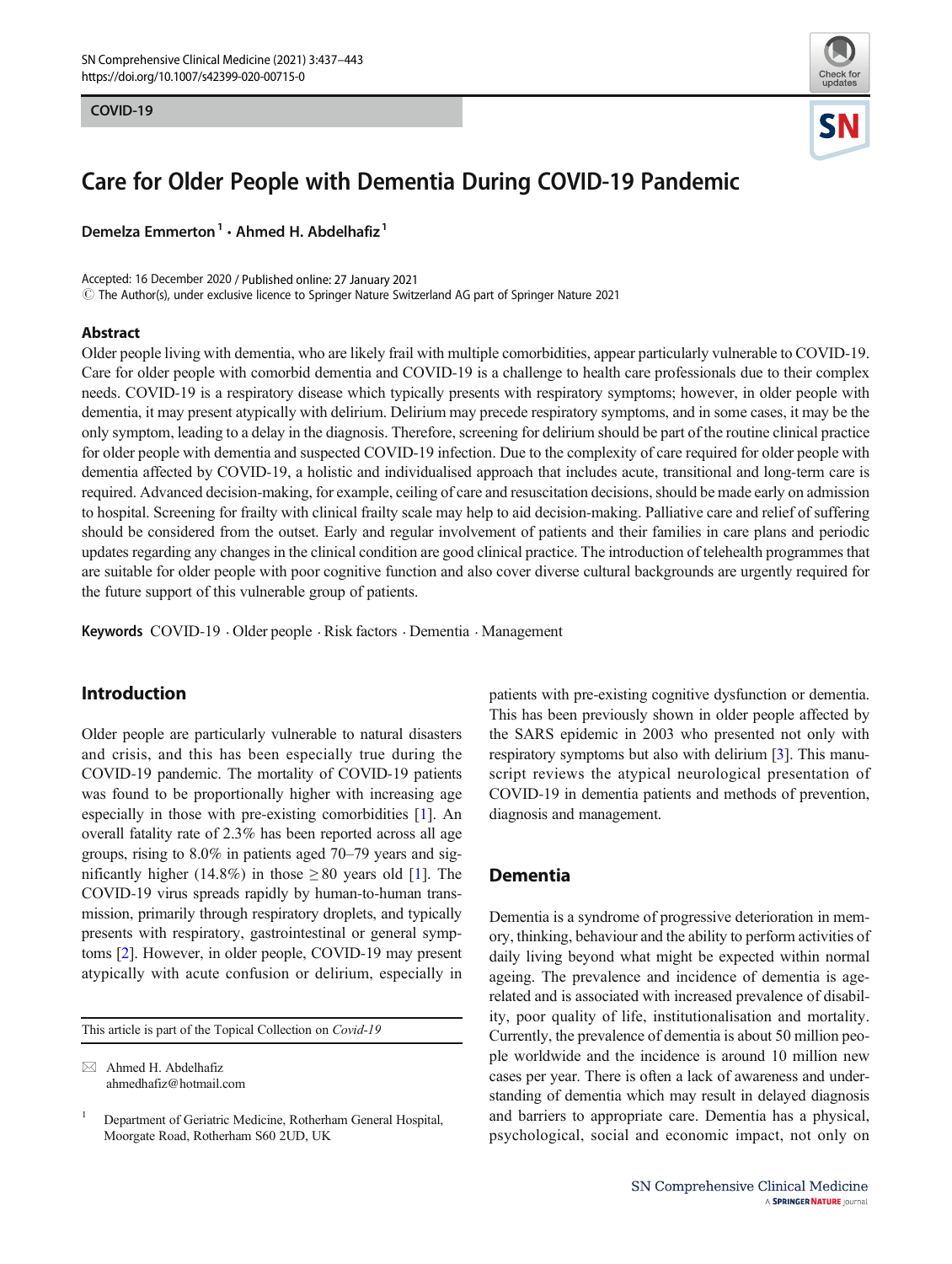people with the disease but also on their carers, families and the society at large [[4\]](#page-5-0). It can be physically, emotionally and financially overwhelming for families to care for people with dementia leading to significant stress, and therefore, support is almost always required from health and social services.

# COVID-19 and Dementia—the Link

Ageing, frailty and comorbidity are common risk factors for the development of dementia and have been synergistically associated with COVID-19 infection and adverse outcomes [\[5](#page-5-0)]. Analysis of 17,425,445 NHS-registered adults in the UK has shown a mortality of 5683 due to COVID-19 which was proportionally related to age. Compared to the age group of 50–58 years old as a reference point, the adjusted mortality risk was only 0.07 (95% CI 0.05 to 0.1) in people between 18 and  $< 40$  years of age, while in older people  $\geq 80$  years, the risk was 12.64-fold (95% CI 11.19 to 14.28) [\[6\]](#page-5-0). The number of comorbidities also proportionally increases the risk of COVID-related adverse outcomes [[7\]](#page-5-0). Comorbidity associated with increased age leads to the emergence of complex health states that tend to occur later in life and commonly called geriatric syndromes that include dementia and frailty. Frailty, as a result of ageing and comorbidity, is a risk factor for dementia. It has been shown that frail older people, mean (SD) age 82 (4.6) years, are 8 times more likely to have cognitive impairment (odds ratio (OR) 7.8, 95% confidence interval (CI) 4.0 to 15.0) or dementia (8.0, 4.0 to 15.9). They were also about 6 times more likely to have vascular dementia (5.6, 1.2 to 25.8) and over 4 times more likely to have Alzheimer's disease (4.5, 2.1 to 9.6), and presence of dementia accelerates the rate of the progression of frailty [\[8](#page-5-0), [9](#page-5-0)]. Recently, in a multicentre European cohort study, frailty assessed by the clinical frailty score (CFS) proportionately predicted COVID-19 mortality. Compared with CFS 1–2, the adjusted hazard ratios for time from hospital admission to death were 1.55 (95% CI 1.00 to 2.41) for CFS 3–4, 1.83 (1.15 to 2.91) for CFS 5–6 and 2.39 (1.50 to 3.81) for CFS 7–9, and adjusted odds ratios for day 7 mortality were 1.22 (95% CI 0.63 to 2.38) for CFS 3–4, 1.62 (0.81 to 3.26) for CFS 5–6 and 3.12  $(1.56 \text{ to } 6.24)$  for CFS 7–9 [\[10](#page-5-0)]. Therefore, it appears that there is link between dementia and COVID-19 infection mediated by direct risk factors of ageing, comorbidity and frailty.

# COVID-19 and Dementia—the Risk

Normally, people living with dementia are the most vulnerable and dependent group in the society. They are relying on the care delivered by family members or professional carers for their day to day survival. During the COVID-19 pandemic, their vulnerability is likely to be exaggerated due to the direct

impact of the disease on them and the indirect effects of the pandemic on the social support and the health care system. Older people with dementia are likely to have little information or understanding of the COVID-19 pandemic. Health care safeguarding procedures such as social distancing, hand washing, wearing masks or reporting early symptoms of the infection may be difficult tasks to comprehend in this population exposing them to a higher risk of infection. With increasing social isolation, people with dementia and living alone may have less carer input which may aggravate their isolation, increasing their loneliness and risk of depression and anxiety. More ever, patients with severe dementia and behavioural problems such as agitation or wandering will undermine every effort to maintain isolation and can be a risk for other individuals especially their carers. The outcome of COVID-19 is likely to be worse when dementia is present. Older people with dementia are likely to have high prevalence of comorbid conditions such as cardiovascular disease, diabetes and increased risk of pneumonia compared to individuals without dementia [[11\]](#page-5-0). These comorbidities have been associated with adverse outcomes and increased mortality in patients with COVID-19 [\[12\]](#page-5-0). Pneumonia was common in COVID-19 affecting up to 90% of cases in China [[13\]](#page-5-0). In general, the mortality risk due to pneumonia in people with dementia has been reported to be twice that in people without dementia [\[14](#page-5-0)] (Fig. [1](#page-2-0)).

# COVID-19 and Dementia—the Consequences

Health care systems are adapting to absorb the pressure of treating the COVID-19 affected cases with creation of more acute and intensive care unit (ICU) beds. This may divert the focus of care from chronic conditions such as dementia to handle the acute situation. As a result, the specific care needs of older people with dementia may be compromised or less prioritised. Regular elective monitoring of older people with dementia will be affected as well as delay in diagnosing new cases may occur. Non-pharmacological interventions that depend on physical and social contact such as pet therapy or group exercise may result in cognitive, affective and physical deterioration. Also, upon recovery from this pandemic, the demand on care to compensate for this backlog will be overwhelming for the health and social care to cope with. Many cases may have been developing complications and need more medical attention, and many families will need more social support to look after their progressively disabled patients. On the other hand, carers themselves may become unavailable due to increased demand, their own illness or they are required to self-isolate due to exposure to positive cases. Other serious consequences are in the care home settings. On one hand, the prevalence of dementia is high, especially those with advanced disease and behavioural changes such as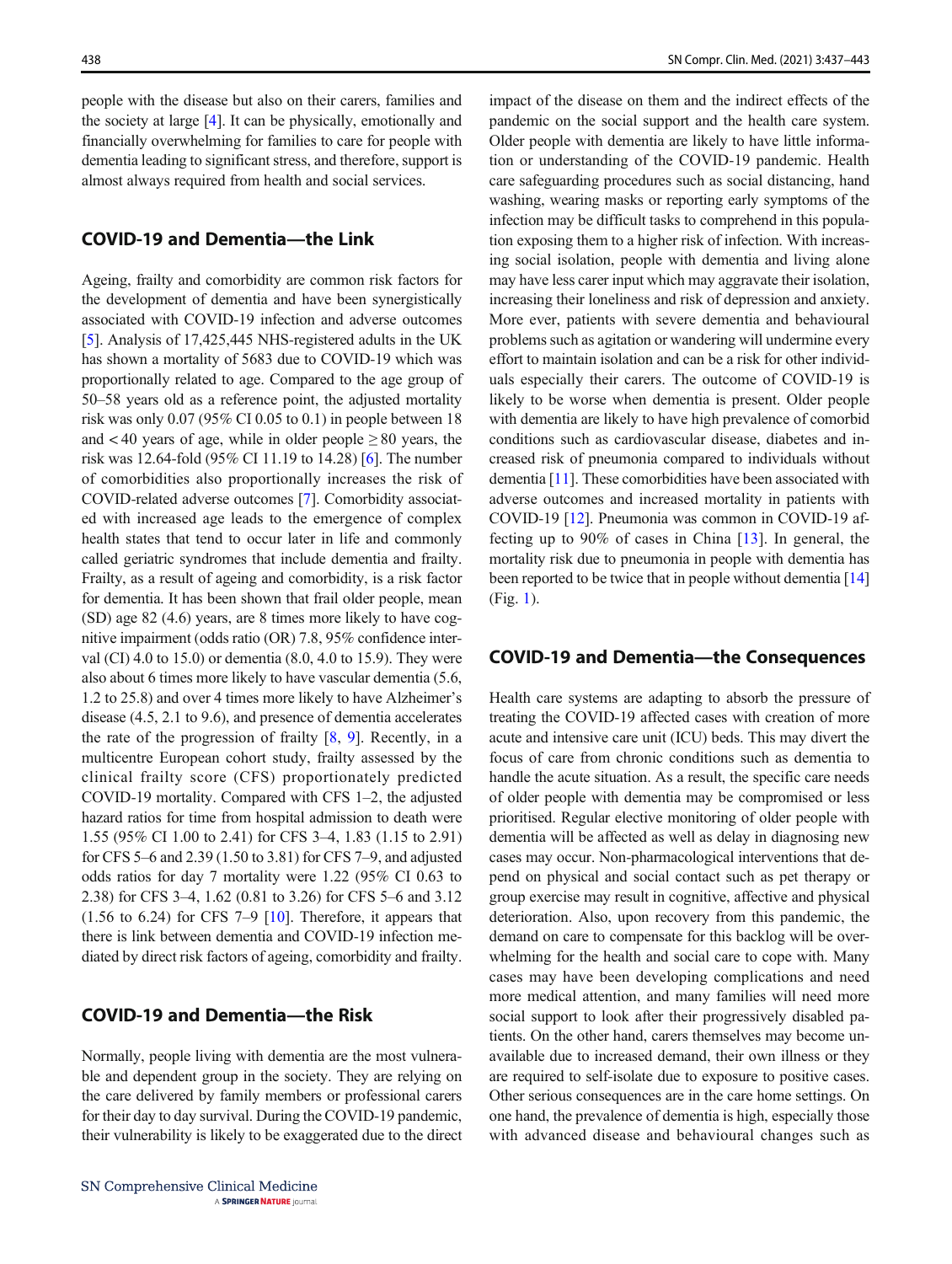<span id="page-2-0"></span>

increased agitation and wondering, and on the other hand is the crowdedness and increased risk of infecting other residents increasing hospitalisation burden and mortality risk. This has been demonstrated in a US long-term care facility report of 101 residents with COVID-19; the median age was 83 years (range, 51 to 100) where both hospitalisation (54.5%) and case fatality rates (33.7%) were high [[15](#page-5-0)]. The feasibility of clinical studies may also be abruptly put on hold, which may have long-term negative consequences in the field of cognitive dysfunction research.

# Management

Older people living with dementia and have COVID-19 infection will need special care during their hospital admission due to their complex needs (Table 1).

# Acute Care

Patients with dementia may be hospitalised due to deterioration of dementia itself, COVID-19 infection, other acute medical illness or not able to cope at home due to deterioration in their function or due to a break in their supportive service. Hospital-acquired COVID-19 infection is relatively high due to the vulnerability of older people with dementia, high number and turnover of health care staff and high number of patients. Some patients will also be asymptomatic carriers, and given the limited spaces available, that is not suitable for adequate social distancing, risk of cross infection will increase. In addition, limited supply of the personal protective equipment may also be an issue. Some people with serious COVID-19 infection may need ICU admission which may lead to increased stress, behavioural changes and delirium [[16](#page-5-0)]. Delirium caused by COVID-19 could complicate the symptoms of dementia, increase patients suffering and complicate the care need for this population [[17](#page-5-0)]. Therefore,

Table 1 Summary of care for older people with dementia and COVID-19

#### Acute care

- Screen for delirium
- Avoid precipitating factors for delirium
- Reduce impact of isolation
- Early mobilisation
- Early escalation plans

#### Transitional care

- Well prepared to meet mental health needs
- Supportive environment for patients and carers
- Collaborative approach between primary and secondary care
- Early engagement of social services
- Vigilant observation for COVID-19 symptoms recurrence

#### Long-term care

- Multidisciplinary holistic assessment
- Patients and carers education about COVID-19 prevention especially
- in care homes
- Long-term psychosocial support
- Screening for anxiety and depression
- Introduction of telehealth

#### Palliative care

- Early screening for frailty
- Palliation considered from outset
- Holistic and compassionate approach
- Early family communications
- Early palliative team involvement

### Ethical issues

- DNAR decisions clearly discussed with patients and/or carers
- Early discussions about ceiling of care
- Escalation plans based on biological rather than chronological age
- Participation in research should be based only on patient' interest
- Advanced directives discussed prior to hospital discharge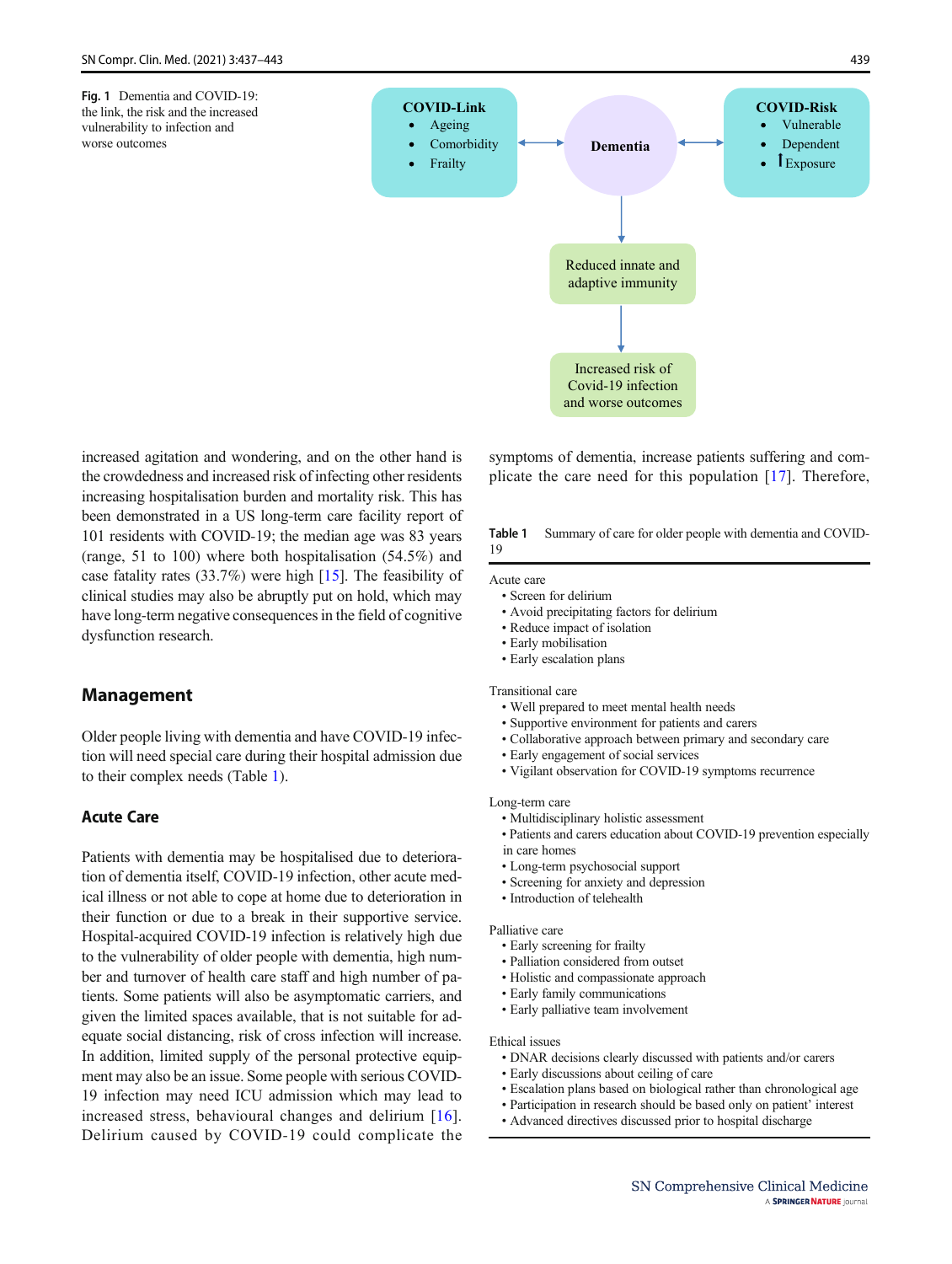clinicians should be aware of the high risk of dementia patients for COVID-19 infection and also for the atypical presentation with delirium if they get infected. A rapid screening tool for delirium is the 4 AT which may take only 2 min to do. The 4AT is a well-validated tool that shows good diagnostic accuracy with a pooled sensitivity of 0.88 (95% CI 0.80 to 0.93) and pooled specificity of 0.88 (95% CI 0.82 to 0.92) in older  $(\geq 65$  years) people in various care settings that include emergency department, medical, stroke and surgical wards [\[18\]](#page-5-0). Precipitating factors for delirium such as sleep deprivation, pain, constipation and urinary retention should be avoided or promptly treated as possible.

# Transitional Care

Transitional care is a model of care aiming at supporting patients and their carers after their hospital discharge to maintain their health and quality of life while awaiting to be medically and functionally ready for home. Although transitional care is usually designed to look after the physical needs of patients with dementia and COVID-19, it should also be prepared to meet their mental health requirements such as cognitive decline and behavioural change demands. This is to address the complex needs of older people with dementia affected by COVID-19 throughout their prolonged recovery period [[19\]](#page-5-0). Some medically fit patients for discharge are not able to leave hospital due to unavailability of their original carers due to illness, and a new formal care will need to be re-organised or informal care be provided by family members in the interim period. Also, individuals with dementia who are normally residents in care homes and admitted to hospital may not be able to be discharged back to their residency due to the increased risk of infection associated with living in large groups. As a result, respite care with a family support may be required. Mutual trust between patients and staff, patients' involvement in their own decision-making, well-coordinated collaboration between health care and social services that includes symptom control and continuity of care are the fundamentals of success-ful transitional care [[20\]](#page-5-0). This approach will effectively address the holistic needs of the vulnerable older people with dementia and COVID-19 and cares for this population as they transition back from the hospital to the community. Care should include a comprehensive assessment of recurrence of COVID-19 symptoms and also be aware that carers may develop COVID-19 themselves as well as their mental health responses to the crisis should be closely monitored.

### Long-Term Care

Multidisciplinary teams approach to address a holistic care for patients with dementia, and their families and carers may minimise the negative impact of COVID-19 on this population. In addition to physical protection from virus infection, mental health and psychosocial support should be considered. For example, collaboration between mental health professionals, social workers, nursing home administrators and volunteers may help deliver a holistic care. Educating patients, if appropriate, and their carers for relaxation and meditation exercises may help reduce stress. Telehealth may be utilised for delivering behavioural management support or online consultations [[21\]](#page-5-0). Effective and culturally sensitive strategies should be considered in the development of the digital forms of communication such as engaging people from diverse racial and ethnic backgrounds to ensure that language competency and cultural values are addressed into care plans [[22](#page-5-0)]. Long-term monitoring is essential as stress and trauma can accelerate cognitive decline in addition to the impact of old age, illness, depression, trauma and dementia that may increase the risk for suicide [[23](#page-5-0), [24\]](#page-5-0). Long-term mental health effects on the carers such as post-traumatic stress disorder and depression should be monitored. During COVID-19 confinement, a telephonebased survey was administered in Spain to 93 participants with mild cognitive impairment or mild dementia in the TVassisted clinical trial and showed that television was a preferred technological device to access COVID-19 information and perform recreational activity and memory exercises. The results suggest that television-based telehealth support using TV-assisted demonstrated potential for cognitive stimulation [\[25](#page-5-0)].

# Palliative Care

Many older people with dementia affected by COVID-19 are frail and approaching their terminal phase of life expectancy. Therefore, palliation should be considered from the outset. The relief of suffering, through a holistic and compassionate approach, is an essential component of care for patients with critical or life-threatening illness. Palliative care is not only caring for dying patients but it is concerned with management of distressing symptoms, planning ahead, communicating with patients and their families, grief and bereavement.

Referral to palliative care team should be considered early on in patients with COVID-19 as symptoms can escalate very rapidly. In a Chinese study, the median time from onset of symptom to breathlessness was 5 days, and to acute respiratory distress syndrome (ARDS) was 8 days [[26](#page-5-0)]. Similarly, in an Italian study, the median time from the first symptom to hospitalisation was 5 days, and to death was 9 days [\[27](#page-5-0)]. The most common symptoms for patients with COVID-19 referred for palliation were breathlessness, agitation, drowsiness and delirium [[28](#page-5-0)]. Opioids are the main agents used for the relief of severe breathlessness [\[29](#page-5-0)]. Oxygen therapy is another option for the relief of breathlessness in patients with severe hypoxia. There is no evidence to support the use of oxygen for breathlessness in the absence of hypoxia [\[30\]](#page-5-0). Agitation and anxiety are common symptoms among people with severe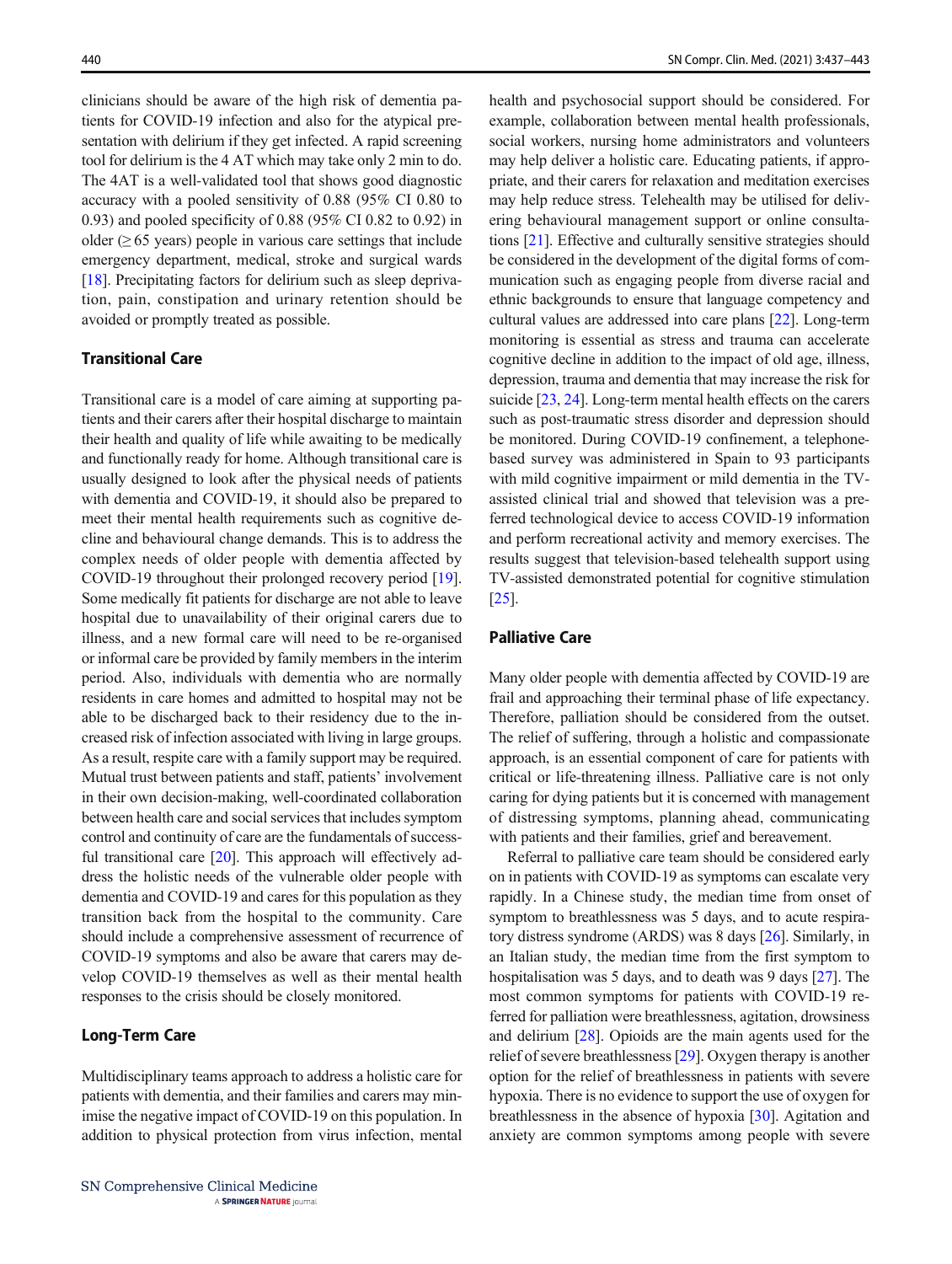Covid-19 and can be managed with administration of benzodiazepines alone or in combination with opioids [\[31\]](#page-5-0). If delirium is contributing to agitation or anxiety, an antipsychotic such as haloperidol may be used instead of, or in addition to benzodiazepines. Pre-emptive medications for symptom management should be available when the initial care plan is put in place, alongside the acute medical management plan, in the event of acute or sudden deterioration.

# Ethical Issues

Decisions around "do not attempt resuscitation (DNAR)" should be made early on admission to hospital after discussion with patients, if appropriate, and/or their carers. Issues such as accessibility to ICU beds for older people with dementia or the decision to take them off the ventilator, if they are not responding to treatment, in view of the limited bed availability are controversial ethical issues that need to be addressed early on after admission. Overall prognosis and best chance of survival based on biological age rather than chronological age is one way of selecting patients to a higher level of care and continuation of intensive therapy. The National Institute of Clinical Excellence (NICE) has suggested using the CFS which measures overall function independent of age, as a tool of predicting prognosis and selection of patients for ICU admission. This objective tool may also help protect psychological well-being of the health care professionals making such difficult decisions. Another ethical issue is the participation of older people with dementia in clinical trials. For example, research activities in which participants may be exposed to potential infection, through face-to-face contact with research staff, without clear direct benefit for them should be suspended unless it can be conducted safely by a remote communication or another way that minimises the risk of infection. This should be explicitly discussed with the patients and their carers explaining clearly risks and benefits of taking part in the clinical study. Also, decisions regarding advanced directives are needed prior to hospital discharge and should be clearly documented in medical records after discussion with patients and their carers.

# Future Perspectives

The world is facing a global epidemic of both ageing and dementia. By the year 2050, the total number of people aged  $\geq 60$  years are expected to reach 2 billion from 900 million in 2015. The fastest growing group is those above the age of 80 years who are expected to reach 434 million in 2050 [[32](#page-6-0)]. The global ageing, which started initially in high income countries, is now affecting all countries, and almost 80% of the older people will be residing in the low and middle-income countries by the year 2050 [[32](#page-6-0)]. Dementia is also emerging as a global pandemic in older people with more than 50 million people currently living with dementia and the incidence increases by one new case every 3 s [\[33](#page-6-0)]. Dementia, a disease of old age, is likely to be associated with a variety of comorbidities, especially frailty, which makes this group of patients vulnerable to infection. In addition, they tend to live in a crowded environment such as care homes and needing continuous contact with carers which may further increase their risk of infection. Dementia has been shown to be associated with a significant increased risk of mortality in patients with COVID-19 infection [[34\]](#page-6-0). Research is ongoing to develop effective anti-COVID-19 agents as well as protective vaccination. Older people with comorbid dementia and frailty have compromised immunity that needs to be considered in current vaccination research to guarantee good immune response and efficacy in this vulnerable population. With global ageing, the number and proportion of older people with dementia will continue to increase, especially in the low-and-middle income countries which have limited resources to face any further pandemic with an increased risk of uncontrollable global spread. Therefore, WHO and world-wide policy makers must take this into account in their future planning for health care. It is a global task to reduce frailty and comorbidity and to promote healthy ageing through adoption of a healthy life style and a widespread access to preventative health care across the world especially in the deprived societies. New ways of remote communication with people living with dementia still require future investigations. Additionally, care home populations, which tend to have high prevalence of dementia, are likely to continue to increase, and these crowded settings are a risk factor for the spread of infection; therefore, review of current policies and novel regulations are required.

# Conclusion

Globally, people living with dementia are at an increased risk of COVID-19 infection and worse outcomes. Patients with dementia admitted to hospital with COVID-19 tend to present atypically with neurological symptoms such as delirium. Due to their complex needs, older people with comorbid dementia and COVID-19 will require a multidisciplinary approach and continuous support during their acute illness, transitional period and long-term care. The introduction of telehealth programmes that are suitable for old age with poor cognitive function and cover diverse cultural backgrounds are urgently required for future support of this vulnerable group of patients.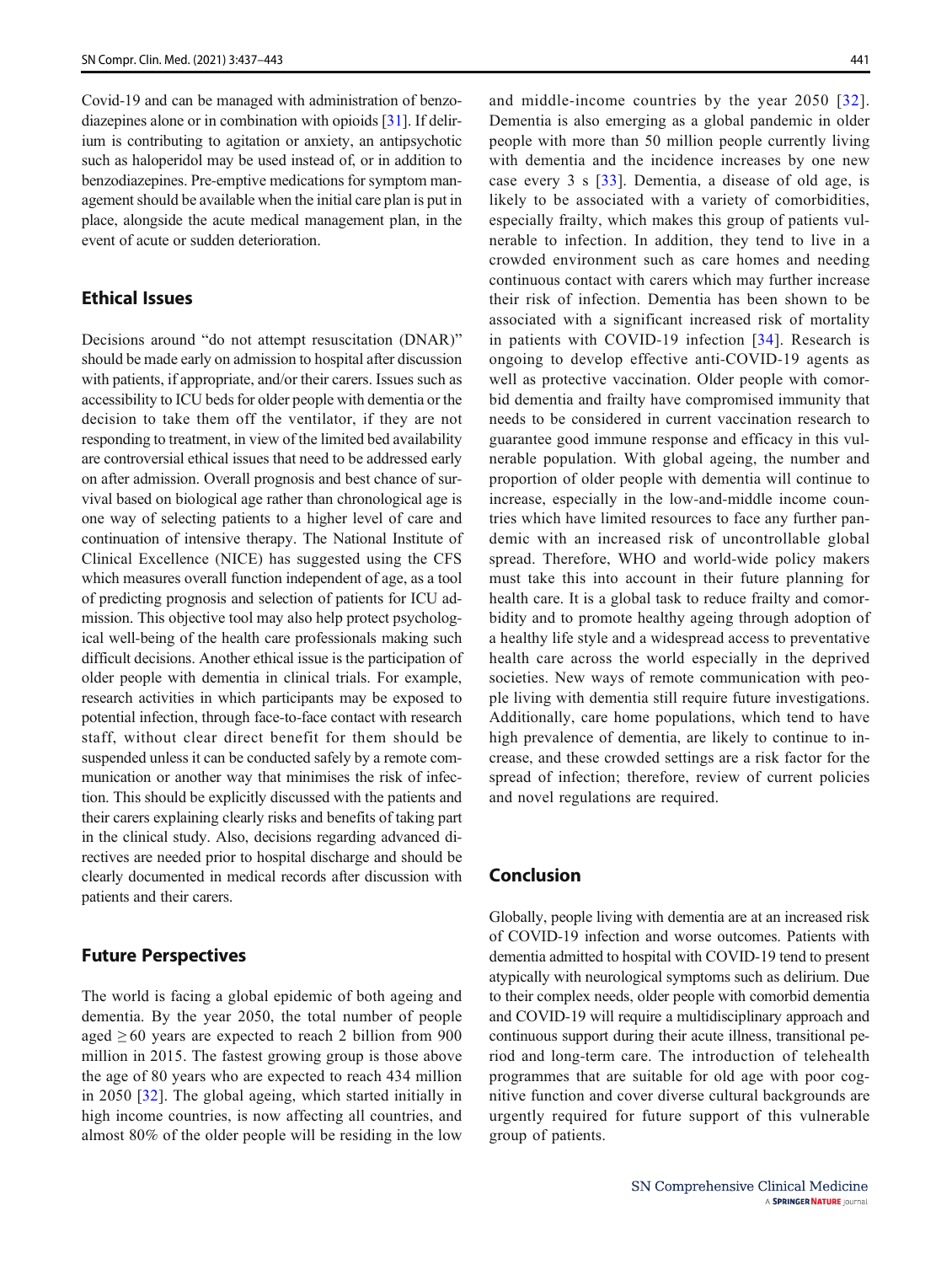<span id="page-5-0"></span>Authors' Contributions Both DE and AHA have contributed equally to literature search, writing and editing of the manuscript.

Data Availability Statement No data available as it is a review article.

### Compliance with Ethical Standards

Conflict of Interest The authors declare that they have no conflict of interest.

Ethical Approval N/A.

Informed Consent N/A.

# References

- Wu Z, McGoogan J. Characteristics of and important lessons from the coronavirus disease 2019 (COVID-19) outbreak in China. JAMA. 2020;323:1239. [https://jamanetwork.com/journals/jama/fullarticle/](https://jamanetwork.com/journals/jama/fullarticle/2762130) [2762130.](https://jamanetwork.com/journals/jama/fullarticle/2762130) Accessed 01/10/2020
- 2. COVID-19: epidemiology, virology and clinical features. GOV.UK. 2020. [https://www.gov.uk/government/publications/](https://www.gov.uk/government/publications/wuhan-novel-coronavirus-background-information/wuhan-novel-coronavirus-epidemiology-virology-and-clinical-features) [wuhan-novel-coronavirus-background-information/wuhan-novel](https://www.gov.uk/government/publications/wuhan-novel-coronavirus-background-information/wuhan-novel-coronavirus-epidemiology-virology-and-clinical-features)[coronavirus-epidemiology-virology-and-clinical-features](https://www.gov.uk/government/publications/wuhan-novel-coronavirus-background-information/wuhan-novel-coronavirus-epidemiology-virology-and-clinical-features). Accessed 01/10/2020
- 3. Hui DS, Wong PC, Wang C. SARS: clinical features and diagnosis. Respirol. 2003;8(Suppl):S20–4.
- 4. Dementia-World Health Organisation. Accessed 14<sup>th</sup> Sept 2020.
- 5. Emmerton D, Khan S, Conway J, Mosby D, Abdelhafiz AH. Ageing, comorbidity and frailty-synergistic risk factors for covid-19 adverse outcomes. OBM Geriatrics. 2020;4. [https://doi.org/10.](https://doi.org/10.21926/obm.geriatr.2003127) [21926/obm.geriatr.2003127](https://doi.org/10.21926/obm.geriatr.2003127).
- 6. Williamson E, Walker AJ, Bhaskaran K, et al. OpenSAFELY: factors associated with COVID-19-related hospital death in the linked electronic health records of 17 million adult NHS patients. medRxiv. [https://doi.org/10.1101/2020.05.06.20092999.](https://doi.org/10.1101/2020.05.06.20092999)
- 7. Guan WJ, Liang WH, Zhao Y, Liang HR, Chen ZS, Li YM, et al. Comorbidity and its impact on 1590 patients with Covid-19 in China: a nationwide analysis. Eur Respir J. 2020;55:2000547. <https://doi.org/10.1183/13993003.00547-2020>.
- 8. Kulmala J, Nykänen I, Mänty M, Hartikainen S. Association between frailty and dementia: a population-based study. Gerontology. 2014;60:16–21.
- 9. Buchman AS, Yu L, Wilson RS, et al. Association of brain pathology with the progression of frailty in older adults. Neurology. 2013;80:1–7.
- 10. Hewitt J, Carter B, Vilches-Moraga A, Quinn TJ, Braude P, Verduri A, et al. The effect of frailty on survival in patients with COVID-19 (COPE): a multicentre, European, observational cohort study. Lancet. 2020;5:e444–51. [https://doi.org/10.1016/S2468-2667\(20\)](https://doi.org/10.1016/S2468-2667(20)30146-8) [30146-8.](https://doi.org/10.1016/S2468-2667(20)30146-8)
- 11. Bauer K, Schwarzkopf L, Graessel E, et al. A claims data-based comparison of comorbidity in individuals with and without dementia. BMC Geriatr. 2014;14:1–13.
- 12. Zhou F, Yu T, Du R, et al. Clinical course and risk factors for mortality of adult inpatients with COVID-19 in Wuhan, China: a retrospective cohort study. Lancet. 2020;395:1054–62.
- 13. Guan W, Ni Z, Hu Y, Liang WH, Ou CQ, He JX, et al. Clinical characteristics of coronavirus disease 2019 in China. N Engl J Med. 2020;382:1708–20.
- 14. Foley NC, Affoo RH, Martin RE. A systematic review and metaanalysis examining pneumonia-associated mortality in dementia. Dement Geriatr Cogn Disord. 2015;39:52–67.
- 15. McMichael TM, Currie DW, Clark S, Pogosjans S, Kay M, Schwartz NG, et al. Epidemiology of Covid-19 in a long-term care facility in king county. Washington NEJM. 2020;382:2005–11. <https://doi.org/10.1056/NEJMoa2005412>.
- 16. Kales HC, Lyketsos CG, Miller EM, Ballard C. Management of behavioral and psychological symptoms in people with Alzheimer's disease: an international Delphi consensus. Int Psychogeriatr. 2019;31:83–90.
- 17. Marcantonio ER. Delirium in hospitalized older adults. N Engl J Med. 2017;377:1456–66.
- 18. Tieges Z, Maclullich AMJ, Anand A, et al. Diagnostic Accuracy of the 4AT for delirium detection: systematic review and meta-analysis. medRxiv. 2020. <https://doi.org/10.1101/2020.06.11.20128280>.
- 19. Naylor MD, Hirschman KB, Hanlon AL, Bowles KH, Bradway C, McCauley KM, et al. Comparison of evidence-based interventions on outcomes of hospitalized, cognitively impaired older adults. J Comp Eff Res. 2014;3:245–57.
- 20. Emmerton D, Abdelhafiz A. Delirium in older people with COVID-19: clinical scenario and literature review. SN Compr Clin Med. 2020;2:1790–7.
- 21. Boots LMM, de Vugt ME, van Knippenberg RJM, Kempen GIJM, Verhey FRJ. A systematic review of internet-based supportive interventions for caregivers of patients with dementia. Int J Geriatr Psychiatry. 2014;29:331–44.
- 22. Barclay G, Sabina A, Graham G. Population health and technology: placing people first. Am J Public Health. 2014;104:2246–7.
- 23. Tsolaki M, Papaliagkas V, Kounti F, Messini C, Boziki M, Anogianakis G, et al. Severely stressful events and dementia: a study of an elderly Greek demented population. Psychiatry Res. 2010;176:51–4.
- 24. Alphs L, Brashear HR, Chappell P, Conwell Y, Dubrava S, Khin NA, et al. Considerations for the assessment of suicidal ideation and behavior in older adults with cognitive decline and dementia. Alzheimers Dement Transl Res Clin Interv. 2016;2:48–59.
- 25. Goodman-Casanova JM, Dura-Perez E, Guzman-Parra J, Cuesta-Vargas A, Mayoral-Cleries F. Telehealth home support during COVID-19 confinement for community-dwelling older adults with mild cognitive impairment or mild dementia: survey study. J Med Internet Res. 2020;22:e19434.
- 26. Wang D, Hu B, Hu C, Zhu F, Liu X, Zhang J, et al. Clinical characteristics of 138 hospitalized patients with 2019 novel coronavirus-infected pneumonia in Wuhan, China. JAMA. 2020;323:1061–9.
- 27. COVID-19 Surveillance Group. Characteristics of COVID-19 patients dying in Italy. Report based on available data on March 26th, 2020. [https://www.epicentro.iss.it/coronavirus/bollettino/Report-](https://www.epicentro.iss.it/coronavirus/bollettino/Report-%20COVID-2019_26_marzo_eng.pdf)[COVID-2019\\_26\\_marzo\\_eng.pdf](https://www.epicentro.iss.it/coronavirus/bollettino/Report-%20COVID-2019_26_marzo_eng.pdf).
- 28. Lovell N, Maddocks M, Etkind SN, Taylor K, Carey I, Vora V, et al. Characteristics, symptom management and outcomes of 101 patients with COVID-19 referred for hospital palliative care. J Pain Symptom Manag. 2020;60:e77–81.
- 29. Ekström M, Bajwah S, Bland JM, Currow DC, Hussain J, Johnson MJ. One evidence base; three stories: do opioids relieve chronic breathlessness? Thorax. 2018;73:88–90.
- 30. Allsop M, Ziegler L, Fu Y, et al. Oxford COVID-19 Evidence Service Team. Is oxygen an effective treatment option to alleviate the symptoms of breathlessness for patients dying with COVID-19 and what are the potential harms? CEBM, 2020. [https://www.cebm.](https://www.cebm.net/covid-19/is-oxygen-an-effective-treatment-option-to-alleviate-the-symptoms-of-breathlessness-for-patients-dying-with-covid-19-and-what-are-the-potential-harms) [net/covid-19/is-oxygen-an-effective-treatment-option-to-alleviate](https://www.cebm.net/covid-19/is-oxygen-an-effective-treatment-option-to-alleviate-the-symptoms-of-breathlessness-for-patients-dying-with-covid-19-and-what-are-the-potential-harms)[the-symptoms-of-breathlessness-for-patients-dying-with-covid-19](https://www.cebm.net/covid-19/is-oxygen-an-effective-treatment-option-to-alleviate-the-symptoms-of-breathlessness-for-patients-dying-with-covid-19-and-what-are-the-potential-harms) [and-what-are-the-potential-harms.](https://www.cebm.net/covid-19/is-oxygen-an-effective-treatment-option-to-alleviate-the-symptoms-of-breathlessness-for-patients-dying-with-covid-19-and-what-are-the-potential-harms) Accessed 15/10/20202
- 31. Navigante AH, Cerchietti LC, Castro MA, et al. Midazolam as adjunct therapy to morphine in the alleviation of severe dyspnea